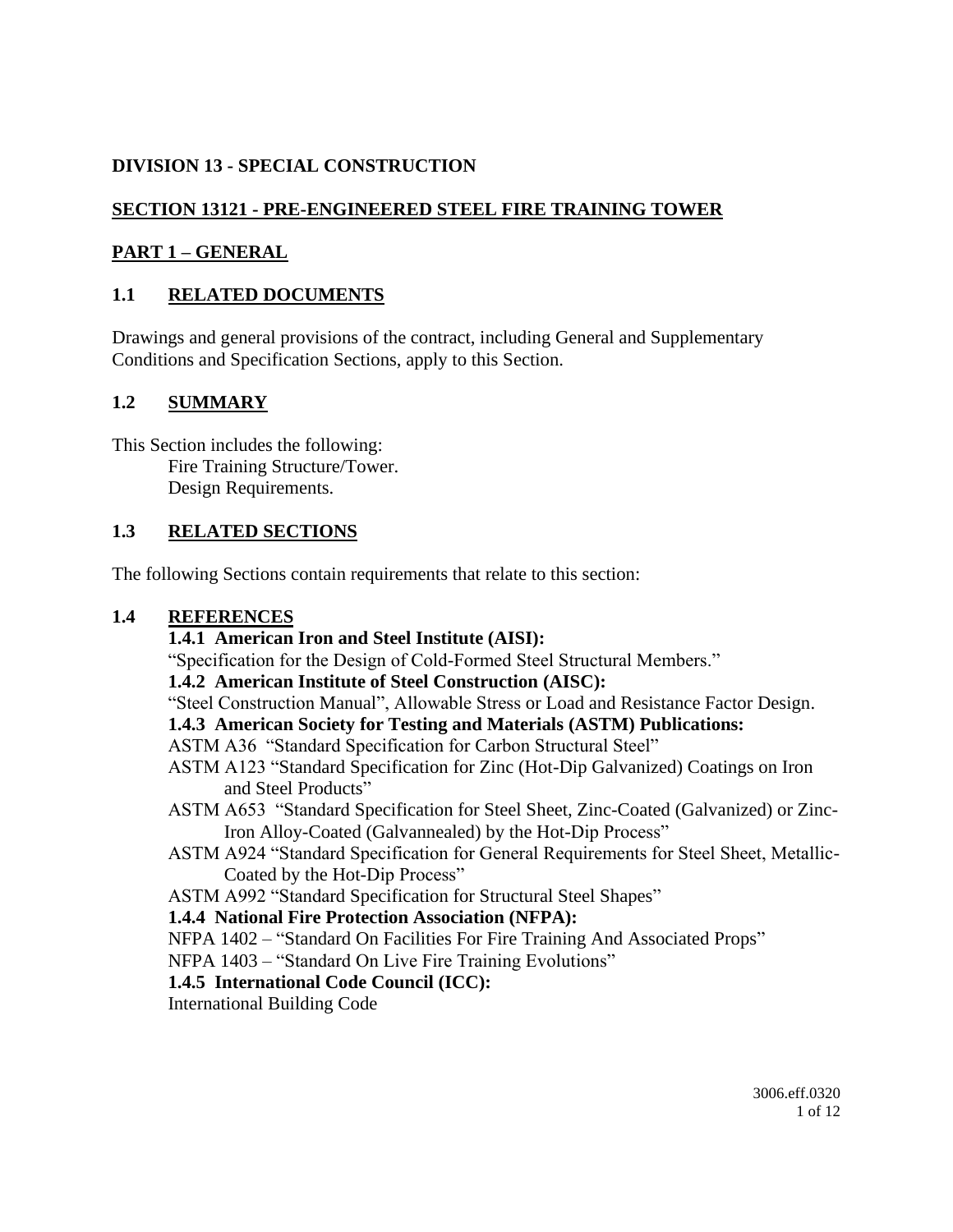#### **PART 2-DESCRIPTION**

### **FIRE TRAINING SIMULATOR**

#### **2.1 PURPOSE:**

This structure will be used to provide training for fire fighters and leaders in controlled environments, which replicate actual conditions.

#### **2.2 GENERAL:**

The tower shall utilize a light gage steel frame system. The exterior wall panel design produces an ideal buffer or protection between the main structural frame of our building and any exterior elements, so that if an exterior wall panel is damaged (i.e., fire truck hits the side of the tower) no structural damage is likely to occur. This wall panel system also creates a flat surface ideal for ladder or rappelling anywhere on the tower to simulate actual street conditions.

#### **2.3 STRUCTURAL INTEGRITY:**

The wind loads, deck and the roof loads stated herein represent the standard criteria. Increased loadings, as may be dictated by local jurisdictions, will be accommodated. The primary structural system shall utilize light gage steel frames sized to meet and exceed the loads as indicated. This training simulator shall be considered a nonbuilding structure for both code compliance and load interpretation. The primary and secondary structural system shall also meet and exceed the loads as indicated while maintaining a maximum deflection of L/240.

#### **2.4 CODE COMPLIANCE:**

The fire training structure/tower's primary structural and seismic design shall be in accordance with the building code having jurisdiction in the area of the project. Due to the unique nature of the intended use of these fire training structures/towers; handrail extensions, guard openings, riser openings, means of egress, fire wall requirements as well as other construction issues, are not expected to satisfy the criteria of buildings intended to accommodate public occupancy. This may require a building code variance in some locations; however, this simulator shall meet applicable building codes and NFPA 1402 standards. It is the responsibility of the owner to obtain such variance if required.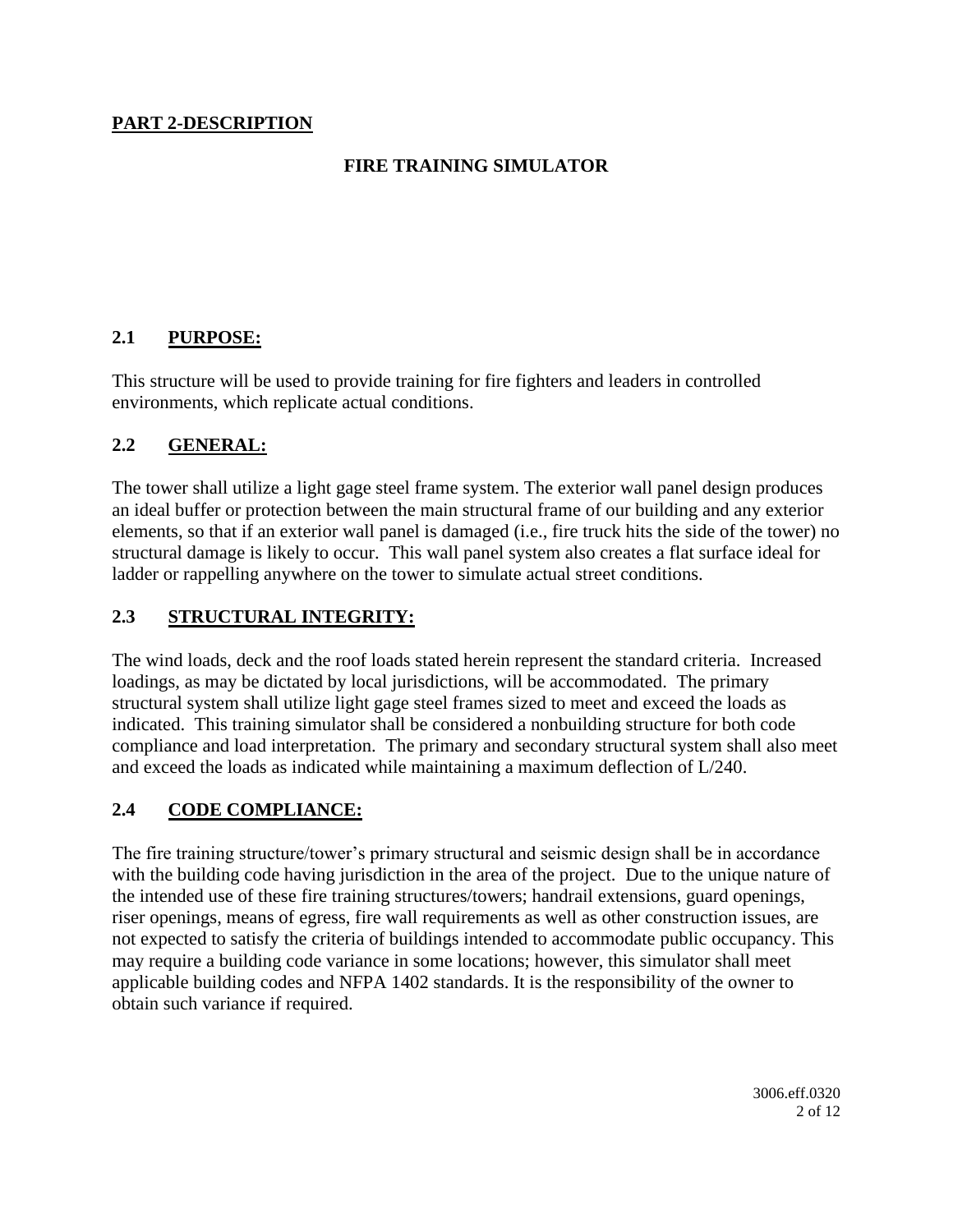## **2.5 MATERIALS:**

All materials shall be new and shall conform to applicable ASTM specifications. All structural or nonstructural materials used, 10 gauge or less in thickness, whether exposed or not to the elements shall be **hot-dipped galvanized**. **When any mention of galvanized is noted within these specifications, it shall be implied to mean hot-dipped galvanized.** Any exposed material which is not galvanized, shall be given one coat of shop paint.

## **2.6 FASTENERS:**

All fasteners utilized with galvanized steel panels not exposed to the elements shall be electrogalvanized. All exterior fasteners shall be furnished with a contained EPDM washer under the head for sealing.

## **2.7 WEATHER SEALING:**

All joints in weather tight areas are to be sealed with tape caulk or foam closures as specified on the building plan. Because of the intended use water tightness of simulators is not required or assured.

## **2.8 ROOF SYSTEMS:**

Roofs shall be decked with 30" or 36" wide, 18 ga. unpainted galvanized 18 gage steel deck per **ASTM A-653, class G60** with recessed fasteners and shall meet the stated design load. Panels must have 6" on center cell spacing with an actual 4  $\frac{1}{4}$ " flats with an actual 1  $\frac{3}{4}$ " wide recesses and a maximum of 1 ½" deep recesses. Panels must be roll formed.

## **2.9 EXTERIOR WALL SYSTEM:**

Wall panel/curtain wall system shall provide for a concentrated rappelling/ladder load of 890 pounds while the primary structural framing supporting this wall system shall provide for a concentrated point load of 2300 pounds. **Rake trims, parapet rake trims, and window opening sill trim corners shall be beveled to prevent rope chafing, personal injury, or equipment damage.**

## **2.10 WALL PANELS:**

The exterior wall panels shall be essentially flat to allow for safe laddering and rappelling anywhere on the simulator without the requirement of additional exterior surface plates to form a flat surface. The exterior wall panels shall be of 18 ga. hot-dipped galvanized steel per ASTM A-924, class G-90**.** Panels shall have nominal 4 ¾" flats with a maximum 1 1/8" wide recesses and shall be set in the horizontal plane. Since panels are set in the horizontal plane, sealants are not required to make this structure weather tight (sealants in extreme temperature environments will breakdown prematurely). Panels must be brake formed to provide a maximum  $1/8$ " inside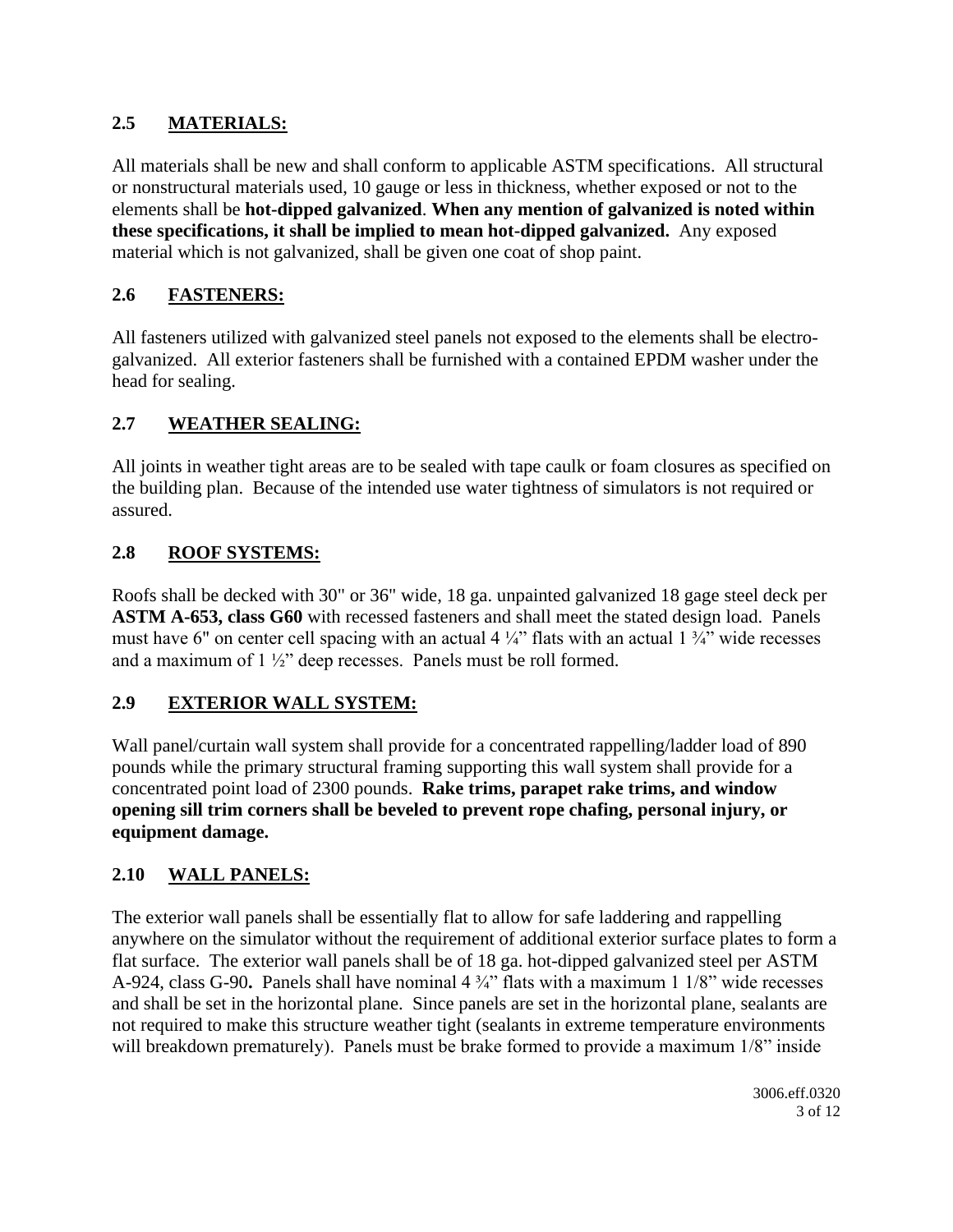radius. All end joints of all panels must be backed by a splice panel, which extends a minimum of 12" either side of the joint (24" total). Exterior walls panels shall be painted from the customer's choice of the manufacturer's available colors.

The interior wall panels shall be corrugated for added strength and durability. The interior wall panels consist of hot-dipped galvanized steel per ASTM A-924. The interior wall panels shall have a  $\frac{3}{4}$  deep maximum corrugation at 3  $\frac{1}{2}$  on center and shall be set in the vertical plane. Interior wall panels shall be painted white.

Painted wall panels (interior and exterior) shall be manufactured from coil coated steel meeting ASTM A-924**,** hot-dipped galvanized, and painted with a **paint system on both sides** of the panel. The base coat shall be a 0.2 to 0.25 mil coat of a polyurethane primer. The topcoat shall be a 0.7 to 0.8 mil coat of silicon protected polyester on the face side. The paint, on both sides of the panel, is to be baked on. The finished surfaces are to have a light wax coating applied after painting.

# **2.11 SECONDARY WALL FRAMING:**

Wall framing shall be of conventional steel stud construction. Studs are to run vertically to represent common stud construction and be spaced at no more than 24 inches on center. Stud size and gage shall be determined by the design engineer, and shall accommodate all design criteria stated in other sections of this specification. All rough openings shall be framed in the conventional manner and provide fastening surfaces for all interior and exterior finishes and trims as provided with the building system.

# **2.12 SECONDARY ROOF FRAMING:**

Roof framing shall be of conventional steel joist construction. Joists are to be spaced at no more than 24 inches on center and shall have a maximum span length of 14 ft. All rough openings shall be framed in the conventional manner and provide fastening surfaces for all floor and roof decks as provided with the building system.

# **2.13 NOT USED**

# **2.14 WINDOW SHUTTERS:**

All window openings shall be provided with a swinging shutter of the proper size for the opening. Framed opening studs/jambs shall be 16 ga. galvanized steel. Shutters for all areas shall be made with double skins of 18 ga. galvanized steel per ASTM A-924. Shutters will be provided as a 1-3/8" thick factory welded hollow metal assembly with a minimum of 3 vertical interior hat channel stiffeners and a 14 ga. hinge reinforcement. The hinges shall be ball-bearing swaged mortise mount, 4" x 4" x 5/32" thick stainless steel, commercial grade, and provided with the appropriate quantities per shutter (see paragraph below). A hollow metal welded assembly shall be used to prevent premature temperature warping that occurs on single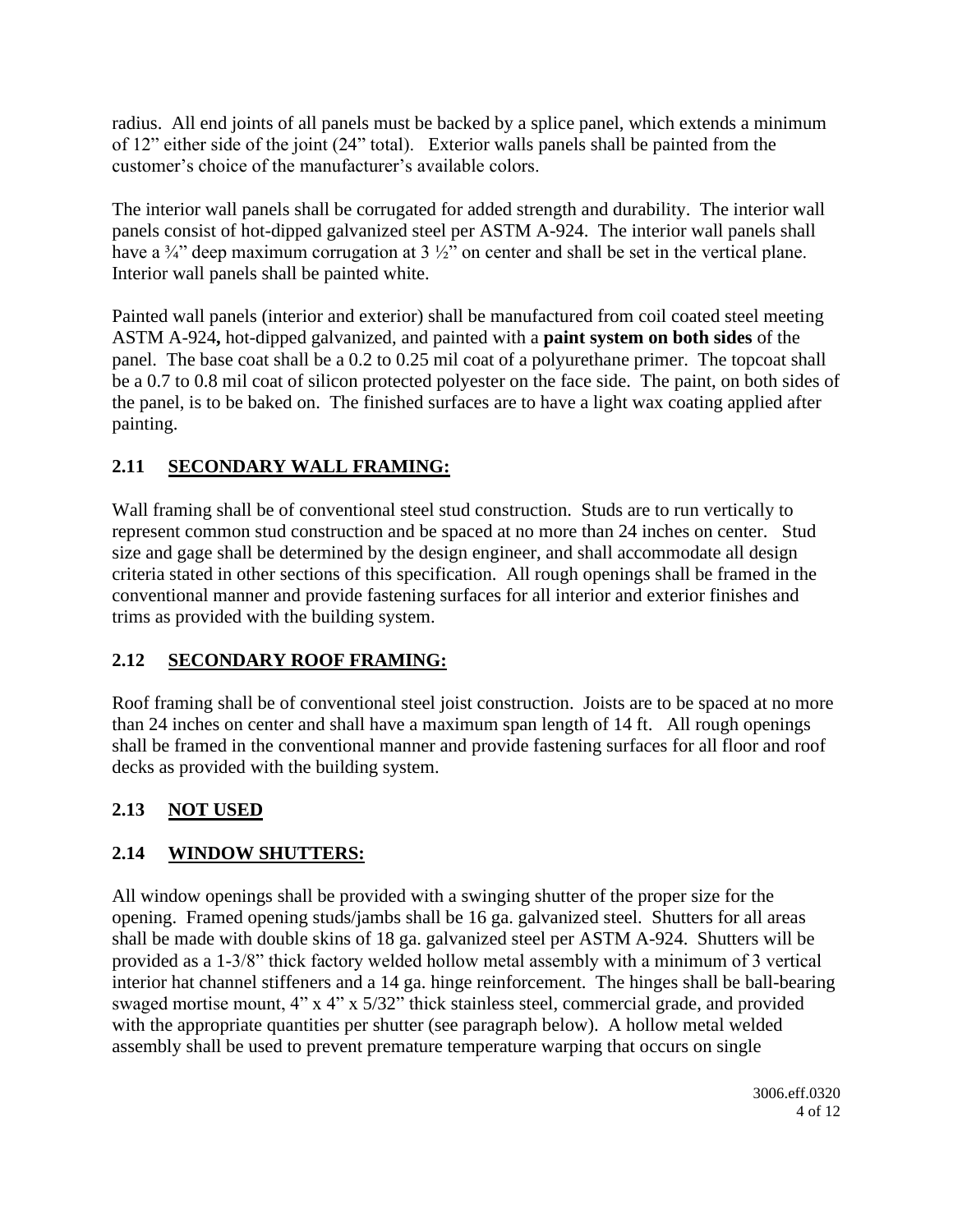panel/sheet shutters. Galvanized shutters are required to prevent premature rusting. All shutters shall be provided with a galvanized hold open and an operating lever latch with handles on both the inside and outside of the shutter. This latch shall have a padlocking handle and its case shall be 1/8" thick zinc plated steel with a black powder coated finish.

Shutters for all areas except the burn room shall have two heavy-duty hinges. Shutters for the burn room areas shall have three heavy-duty hinges**.** In addition, burn room shutters shall be protected with a 1" thick Westemp insulation panel mounted on the inside of the burn room.

# **2.15 DOORS:**

Doors for all areas except for burn areas shall be double skins of 18 ga. galvanized steel (total thickness), per ASTM A-924, and shall be an insulated hollow metal swing doors with 3 stainless steel ball-bearing hinges and full weather stripping. Framed opening studs/jambs shall be 16 ga. galvanized steel. This 1 3/4" thick door shall have a baked-on enamel finish and will include a lockset. Locksets shall meet ANSI A156.2 Series 4000 Grade 2 certifications and shall be keyed alike. Doors on 1<sup>st</sup> floor mounted at top of curb shall include a door sweep to allow for hose advancement even when door is closed to exterior of tower.

Doors for the burn areas shall be made with double skins of 18 ga. galvanized steel per ASTM A-924 with four heavy-duty hinges. The hinges shall be ball-bearing swaged mortise mount, 4" x 4" x 5/32" thick stainless steel, commercial grade. Doors will be provided as a 1-3/8" thick factory welded hollow metal assembly with a minimum of 3 vertical interior hat channel stiffeners and a 14 ga. hinge reinforcement. A hollow metal welded assembly shall be used to prevent premature temperature warping that occurs on single sheet doors. Galvanized doors are required to prevent premature rusting. Framed opening studs/jambs shall be 16 ga. galvanized steel. Doors shall be provided with a galvanized hold open, a 6 ½" door pull, an adjustable spring closure, and an operating lever latch. This operating lever latch shall have handles on both the inside and outside of the door, a padlocking handle, and its case shall be 1/8" thick zinc plated steel with a black powder coated finish. A door sweep is to be provided to allow hose advancement even when door is closed to exterior of burn room. In addition, burn room doors shall be protected with 1" thick Westemp insulation panels mounted on the inside of the burn room.

# **2.16 NOT USED**

# **2.17 SECONDARY FLOOR SYSTEM:**

Interior decks shall be of six inch wide, unpainted 18 ga. **slip resistant galvannealed** steel per **ASTM A-924, A-60** with recessed fasteners and shall meet the stated design load. Panels must have nominal 5" flats with a maximum 1" wide by 1" deep recesses (maximum 1" recess is required to prevent potential injuries). Panels must be brake formed at 90 degrees and provide inside radiuses no greater than 1/8". All floor and roof decks shall be framed with light gage steel "C" joists spaced at no more than 24 inches on center and shall have a maximum span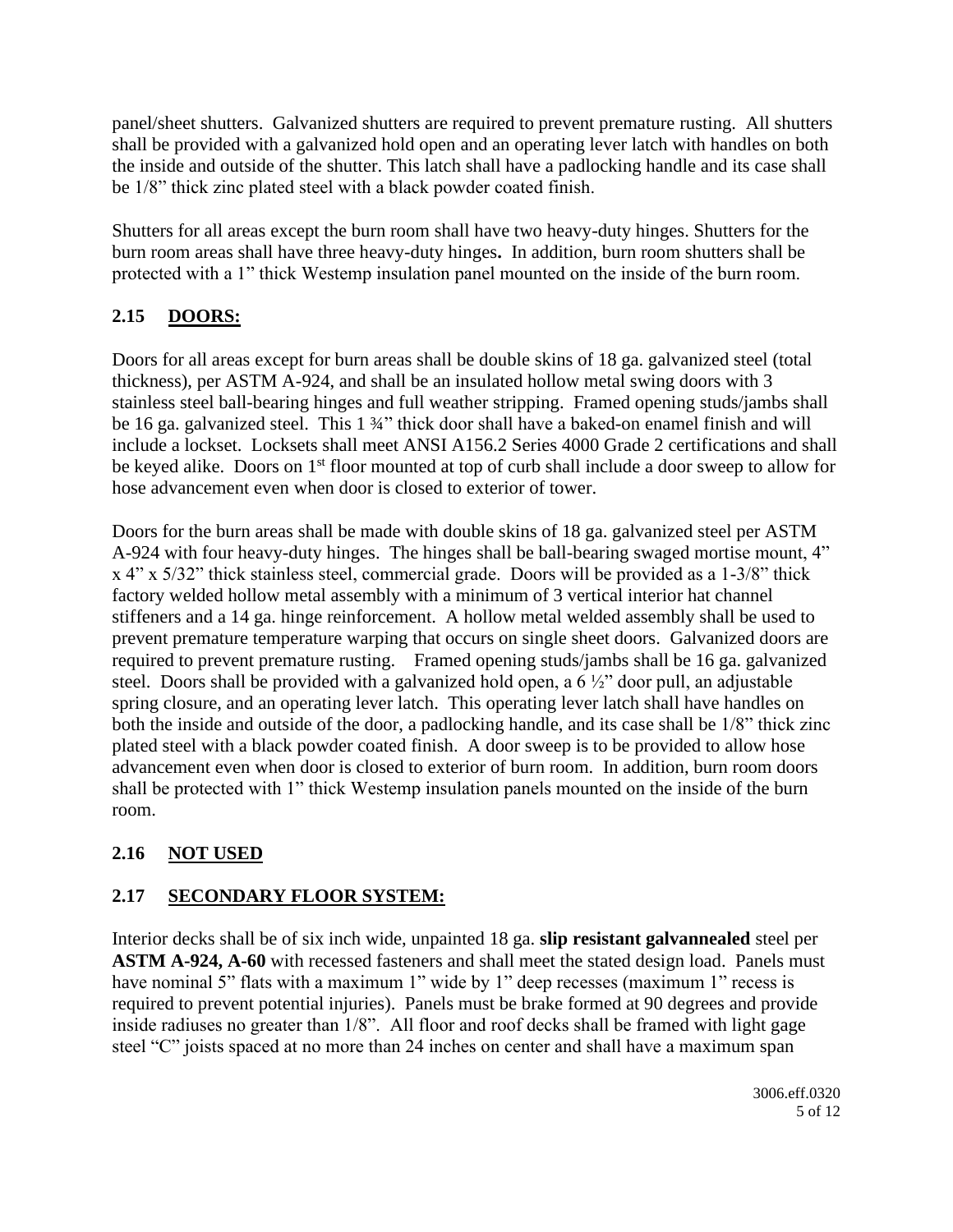length of 14 ft. Concrete floor covering is not required in non-burn room areas due to the safe (no large recesses to twist ankles or injure knees) and user friendly floor panels specified.

#### **2.18 STAIRS AND ACCESSORIES:**

**2.18.1** Stair widths shall be a minimum of 3'-0" wide. Stair rails shall include 36" high handrails and 42" high guardrails on both sides of the stairs. Handrail extensions are not to be utilized to prevent unnecessary hazards when training. Stringers shall be plate, treads and platforms are bar grate, and risers to be open. Bar grate treads (19W4 x 1" deep) are to be factory attached to the stringers and shall include a diamond plate nosing. Stairs shall be designed to resist a loading of 100 psf.

**2.18.2** Handrails and guardrails shall consist of schedule 40 - 1 1/4" i.d. (1.66" o.d.) round pipe and the openings between guardrails shall not exceed 12" (minimum of three horizontal rails required). Handrails and guardrails shall be designed to resist a linear load of 50 plf and a concentrated point load of 200 lbs. Guardrails on stairs shall be an all factory welded assembly. Guardrails at openings shall have a factory welded post assembly to allow for the attachment of horizontal rails and shall be a minimum of 42" high.

**2.18.3** Stairs, stringers, handrails, guardrails, bar grating, ladders, and platform frames shall be hot-dipped galvanized per ASTM A-123. All welds, holes, cutting, and bending must be made prior to hot-dip galvanizing.

## **2.19 VT-2/VOLUNTEER 2 FEATURES:**

 $18^{\circ}$ -0" x  $16^{\circ}$ -0" x  $18^{\circ}$ -0"

Flat roof with 18 gage steel roof panels and a perimeter roof rail system. (1) Rappelling ring rated for ultimate load of 10,000 lbs and working load of 1,000 lbs Wind Load 105 MPH, Exposure C, Risk Category I Roof live load 70 PSF Interior deck loads 70 PSF Interior "L" shaped stair to the 2nd floor Interior fixed ladder from 2nd floor to roof Exterior fire escape to the second floor level  $4 - 3'$  x 4' window openings with steel shutters 4 – 3' x 7' exterior metal door  $1 - 3'$  x 7' interior metal door  $1 - 4$ ' x 4' roof chop-out curb, 12 ga. galvanized  $1 - 2$ '-6" x 3' Bilco roof hatch Westec insulation system & temperature monitoring system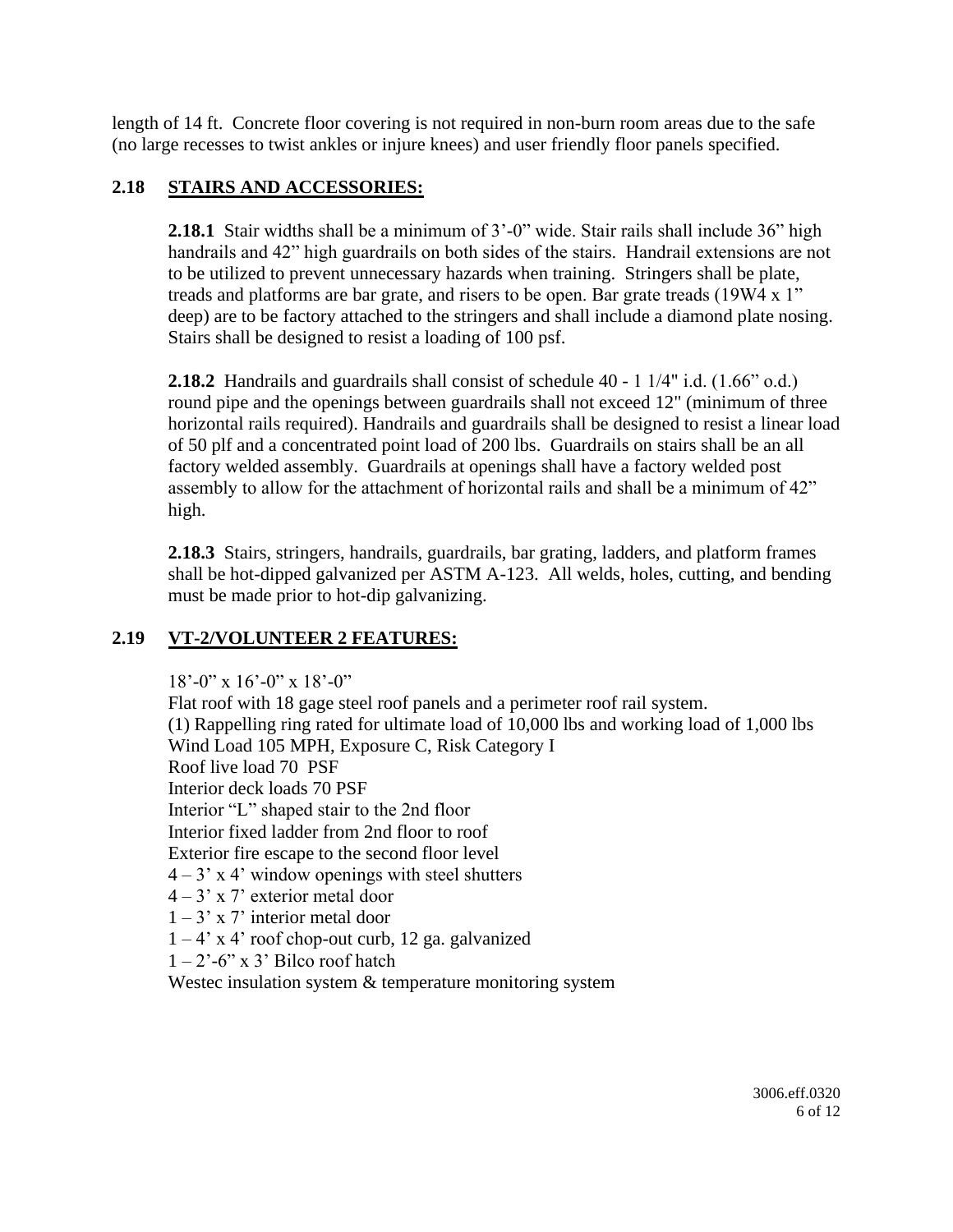## **2.20 ADDITIONAL FEATURES TO BE INCLUDED:**

*Add features (from a custom design or from the options spec list) to be included in base bid here.*

# **2.21 FEATURES TO BE BID AS SEPARATE OPTIONS:**

*Add features (from a custom design or from the options spec list) to be included as separate added cost options here.*

## **2.22 STAINLESS STEEL BURN ROOM INSULATING SYSTEM:**

Two-inch thick insulating blankets with a protective skin of stainless steel face panels are to be provided for the interior walls and ceiling for the burn areas (precut to length - field cut at door and window openings). The doors and window shutters shall be protected with a minimum of one-inch thick burn room insulating panels (precut to fit).

The insulating blankets shall be rated for 2300 degrees F. and shall be unaffected by the application of water. The insulation blankets shall not crack or break, shall be free from asbestos, and shall not produce toxic byproducts in the course of the intended use. The two-inch thick insulation blankets shall have a maximum K value of 0.74 at 1200 degrees F and 0.48 at 800 degrees F (please note – smaller K values denote better insulating values of the system).

The face panels shall have a  $\frac{3}{4}$ " maximum corrugation at 3  $\frac{1}{2}$ " on center to allow for lateral expansion when exposed to high temperatures. The base material, of the face panels, shall consist of type 304 stainless steel for corrosion protection and thermal performance at high temperatures. These panels shall attach to thermally protected channels with stainless steel screws. Stainless steel trims (type 304) shall protect all wall and door/shutter opening corners. All face screws exposed to fire shall be stainless steel and these screws shall not protrude through the backside of the insulating blanket (through screws are not permitted for maximum thermal protection).

The stainless steel face panels shall not be restrained from expanding at high temperatures, but rather the integral system shall be designed to accommodate the panel movements without creating any buckling or warping of the panels. All panels and trims shall be screw attached to allow for easy maintenance or inspection without disrupting the systems ability to move; welded panels are not allowed. Trims are to be designed to accommodate thermal expansion either through the use of slip connections or planned deformations.

Doors and window shutter insulation panels shall be pretreated water resistant, free from asbestos and shall not produce toxic byproducts in the course of the intended use. Insulation panels shall withstand a constant temperature of 1200 degrees F. and shall be unaffected by the application of water.

#### Temperature Summary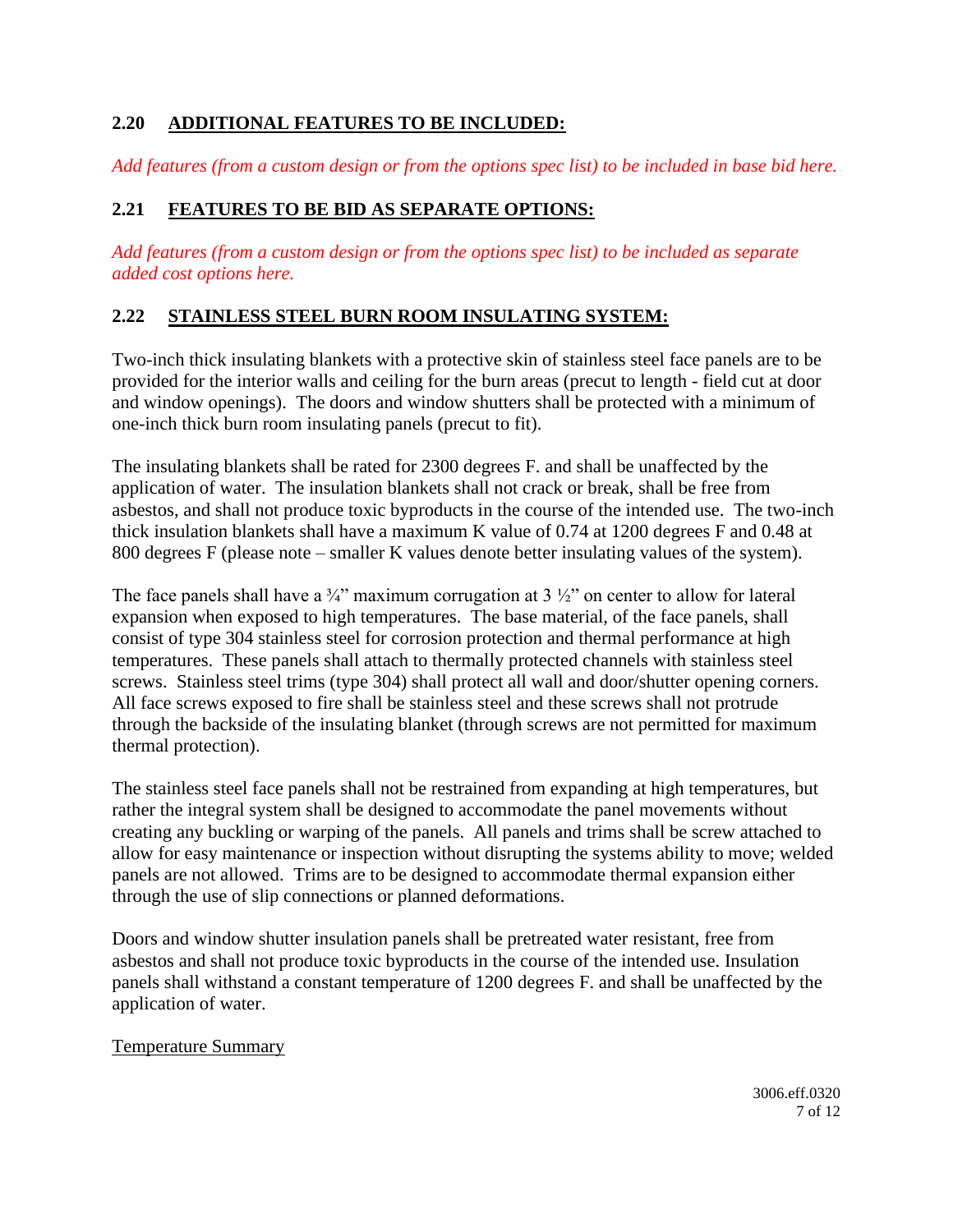1. Maximum safe training temperature for life safety is 1200 degrees F (continuous)

2. Maximum service temperature for the insulation panels (doors and window shutters) is 1200 degrees F (continuous)

3. Maximum service temperature of the wall and ceiling insulating system is 1850 degrees F (continuous)

4. Maximum insulating blanket service temperature is 2300 degrees F (continuous)

# **2.23 INTEGRATED TEMPERATURE MONITORING SYSTEM:**

Three temperature sensing devices/thermocouples are to be provided for the interior of each burn room. The thermocouples shall be isolated and consist of fiberglass insulated wiring with sealed stainless steel probes. The fiberglass insulated wires shall be further protected by a stainless steel overbraid for increased durability and protection. Ceiling thermocouples shall protrude into the area perpendicular to the ceiling while all stainless steel encased wall thermocouples shall only run parallel to the walls for safety concerns.

Temperature monitoring shall be sustained with a multiple input, LCD display pyrometer. The pyrometer shall be connected to thermocouples, which are located within the burn areas for temperature reading, and mounted in a lockable NEMA 3R weatherproof box. This pyrometer shall display all attached thermocouple temperatures simultaneously, continually display the maximum peak temperature, have touch sensitive buttons, include a backlight, and have an onscreen programming menu. The pyrometer shall have an internal audio alarm and the ability to connect external devices (i.e., external audio/ visual alarms or texting alarms). Temperature limits shall be user programmable to enable alarms. The pyrometer shall also be capable of data logging which shall include: 90 hour training memory with time and date stamp, onscreen viewing of data, download capabilities of data via infrared interfacing to handheld module. This handheld data acquisition module's data can then be brought to an offsite Windows based computer for download via the SD/SDHC data storage card provided. A visual basic program shall be provided that allows for the user's custom input and also automatically converts the temperature data to both an electronic datasheet and a graph via the user's own Microsoft Excel software.

The pyrometer shall also include Bluetooth connectivity direct to a customer provided Android phone or iPhone device (Bluetooth range is approximately 270 feet without obstructions). Via a supplied app, the device shall display the pyrometer's real time temperatures for up to 9 thermocouples, maximum temperature reached, battery life, current time, if logging is enabled, visual and audio alarms, and if the memory is full. The display will also notify the user, if you are disconnected from the pyrometer. This unique application allows the training and safety officers to be away from the area where the pyrometer is installed, while still being able to monitor the temperatures within the burn rooms, and ensure that the operation of the burn room is conducted within a safe and controlled environment.

# **2.24 DESIGN, DRAWINGS & DATA:**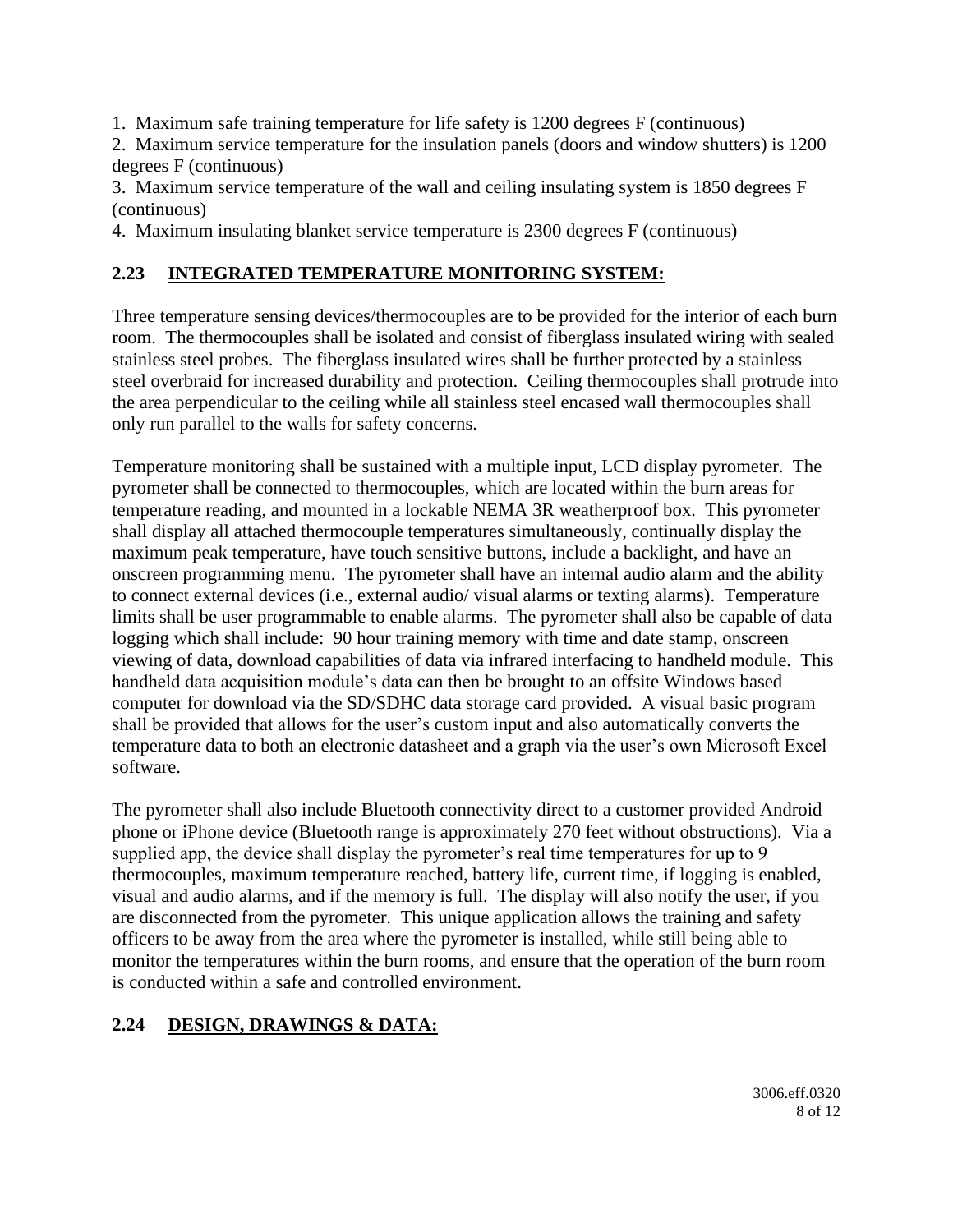The supplier shall be responsible for providing the design exclusive of the foundation. Shall submit, as requested, structural calculations for review. Will, within 15 working days after the receipt of order, submit 2 sets of drawings detailing anchor bolt loadings and locations as well as general plans and elevations. Will submit 2 sets of assembly (steel erection) drawings and 2 sets of assembly manuals concurrent with the shipment of materials. Building parts shall each be identified by individual part numbers clearly written on or attached to the part. Part numbers shall coincide with the drawings.

### **2.25 DELIVERY, INSPECTION & STORAGE:**

All components and accessories shall arrive via flatbed trailer. Materials for the burn room may arrive separately via common carrier. Inventory of delivered materials must be taken during delivery or shortly thereafter. Damage to, or shortages noted during delivery must be noted on the freight bill and reported at once to the manufacturer. All claims for damages or shortages must be reported within 48 hours of delivery Security and materials protection in storage is the responsibility of the receiving party. Materials packaged in small cartons must be stored in a secured area to prevent theft and/or damage by the elements. Materials stored outside must be stacked on pallets and covered with suitable waterproof coverings (not plastic).

#### **2.26 WARRANTY:**

#### **2.26.1 General Warranty**

The tower supplier shall certify that the training tower and its components have been designed to meet the contract specifications. The tower supplier shall warrant the materials and components to be free of fabricating defects for a period of **one year** from the date of shipment. This warranty is limited to the replacement of defective parts, or at the tower supplier's option, authorization may be given to the PURCHASER to charge back to the supplier an agreed upon amount for extra fieldwork. The supplier will not ship replacement parts nor authorize extra work to any party other than the ORIGINAL PURCHASER. Any pre-engineered structure will require the erector to furnish a certain amount of field fabrication and / or modifications as stated in the manufacturer's handbook. Sections of work requiring field cutting or drilling are indicated on the drawings or in the assembly manual. Other field modifications may be necessitated by site conditions beyond the manufacturer's control. The foregoing are not subject to warranty.

#### **2.26.2 Burn Room Insulation Warranty**

The burn room wall and ceiling insulation system shall be covered by a **15 year** limited warranty that provides coverage against a break in the thermal barrier caused by cracking, breaking, and spalling. This warranty is to apply to products under normal use and recommended service temperatures - but shall also include damage that has been caused by thermal expansion, thermal contraction, impact load, and thermal shock. This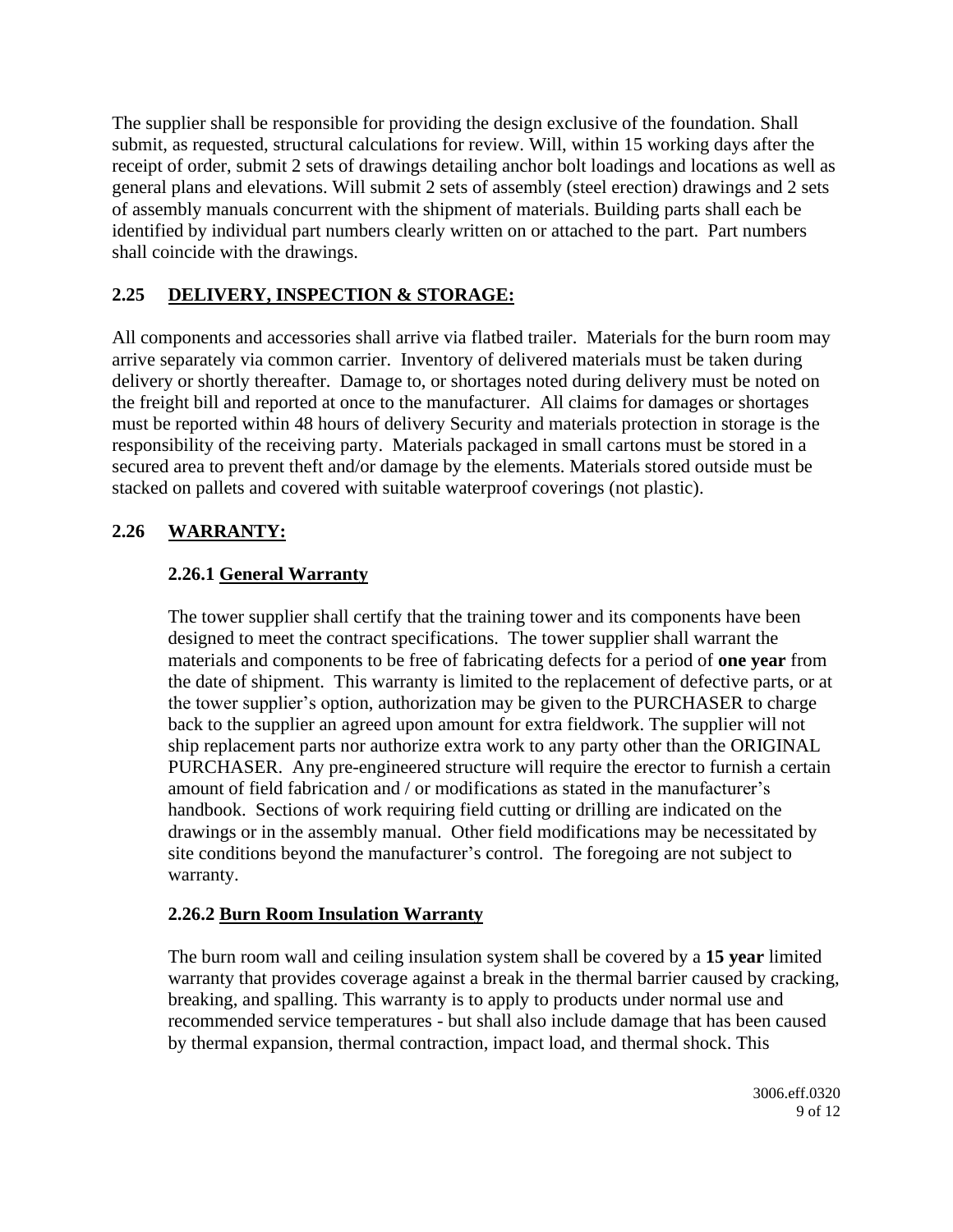warranty is to be limited to component replacement or repair of defective components at the manufacturer's option. The replacement cost of the materials shall not be prorated over the warranty period itself (i.e., the supplier shall bear 100% of the material replacement cost for the duration of the warranty).

#### **2.26.3 Paint Warranty**

The paint system shall provide a 30/25 year limited warranty on paint finish, which includes chalking and breakdown of film integrity.

#### **2.26.4 Structure Warranty**

A 5-year limited warranty shall be provided on the structure itself.

#### **2.27 SUBMITTALS:**

- **2.27.1 GENERAL:** Submit the following in accordance with the Conditions of the Contract and Division 1 Specification Sections:
	- **2.27.1.1 PRODUCT DATA**, floor plans, elevations, catalog, general specifications, locations of similar projects completed.
	- **2.27.1.2 SAMPLES** of the manufacturer's standard color charts covering both the siding colors and the door and window trim colors shall be furnished to the owner.

## **2.27.2 QUALITY ASSURANCE:**

## **2.27.2.1 MANUFACTURER QUALIFICATIONS:**

The manufacturer shall have a minimum of 10 years successful experience in designing and manufacturing Fire Training Towers of similar size and scope as project requires.

#### **2.27.2.2 ENGINEERING PROFESSIONAL QUALIFICATIONS:**

The engineering professional who designs the structure for the project must be registered in the State of the fire training tower's location and have successfully designed a minimum of 10 fire training towers. Upon request, the engineering professional shall submit an Engineering Qualifications Form stating his licensing number in the state of licensure, as well as listing a minimum of 10 fire training towers that he has designed and stamped.

*Remove if erection not included in this bid*.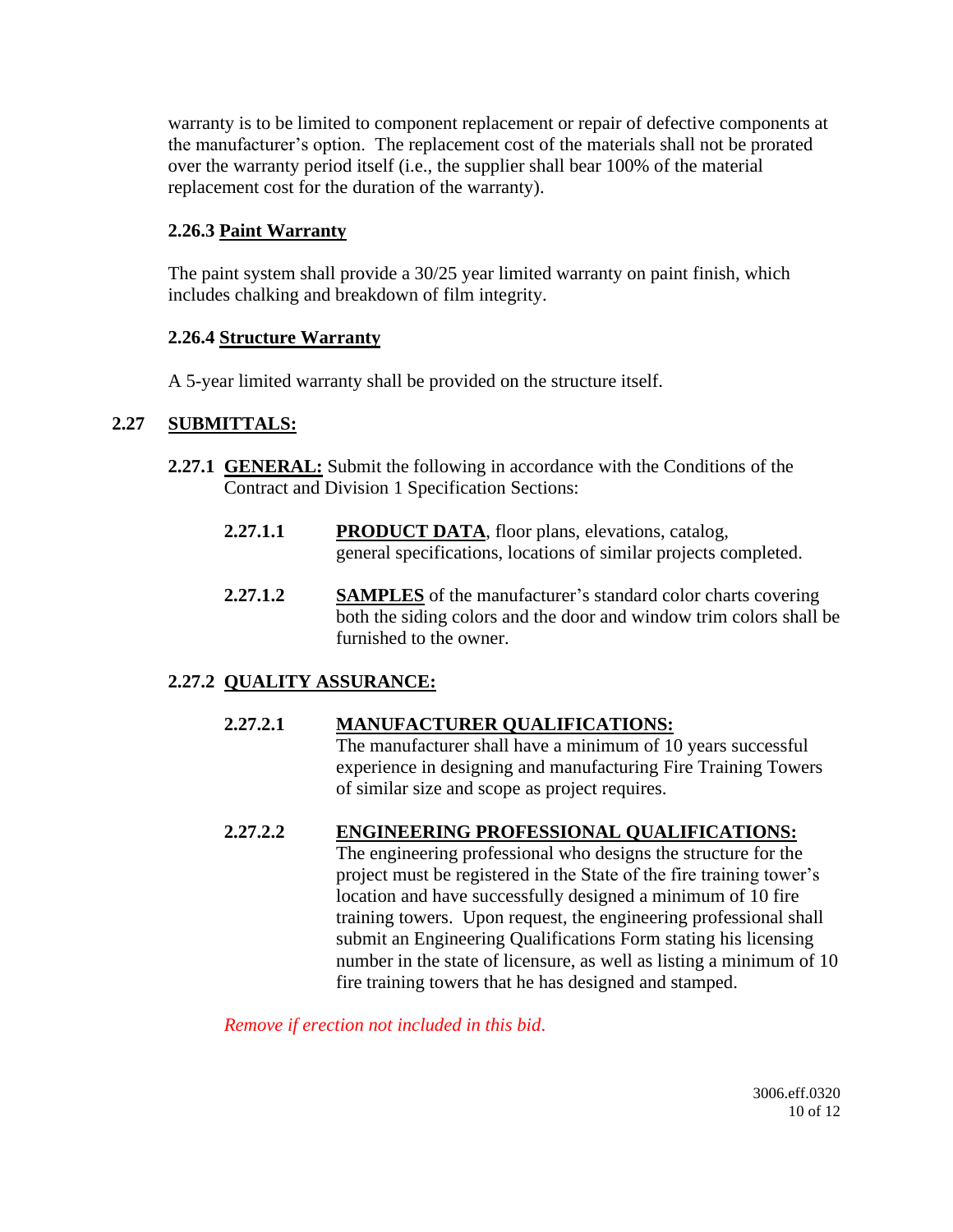**2.27.2.3 ERECTOR QUALIFICATIONS:** The erector shall provide evidence of successfully completing two Fire/Tactical Training Towers of similar size and scope or shall provide evidence of a fire/tactical tower erection consultation with Fire Facilities Inc. as project requires.

#### **2.28 SUPPLIERS/SYSTEMS:**

**2.28.1 Acceptable Suppliers/Systems:** Fire Facilities, Inc.® , 314 Wilburn Road, Sun Prairie, WI, 53590, Phone: 800/929-3726 or 608/327-4100, Fax: 866/639-7012 or 608/834-1843, E-mail: [info@firefacilities.com,](mailto:info@firefacilities.com) Website: [www.firefacilities.com](http://www.firefacilities.com/)

**2.28.2 Alternate Suppliers/Systems:** Any systems/materials not explicitly meeting the specifications stated herein, shall be pre-approved fourteen days prior to the bid due date. For all systems/materials in question, the supplier/contractor shall provide samples, written specifications, burn room insulation thermal performance values, warranties, full set of drawings, and MSDS. An itemized list must be provided that specifically references each item that deviates from this specification. In any case, all performance and warranty criteria stated herein must be met without exception.

**PART 3-EXECUTION** *Remove if erection not included in this bid*.

## **3.1 GENERAL**

Comply with the manufacturers recommendations for preparation and storage of the tower components.

# **3.2 EXAMINATION**

Verify that concrete work has cured a minimum of 14 days. Verify that anchor bolts are at the proper spacing and protrude the proper amount above the concrete. Report any variances to the owner's representative prior to proceeding with erection.

## **3.3 ERECTION**

Follow the details supplied by the manufacturer. Report any discrepancies to the manufacturer prior to proceeding.

## **3.4 FIELD QUALITY CONTROL**

## **3.4.1 DEFECTIVE WORK**

Materials, components and assemblies not complying with the manufacturer's installation recommendations shall be repaired or replaced, at the option of the manufacturer.